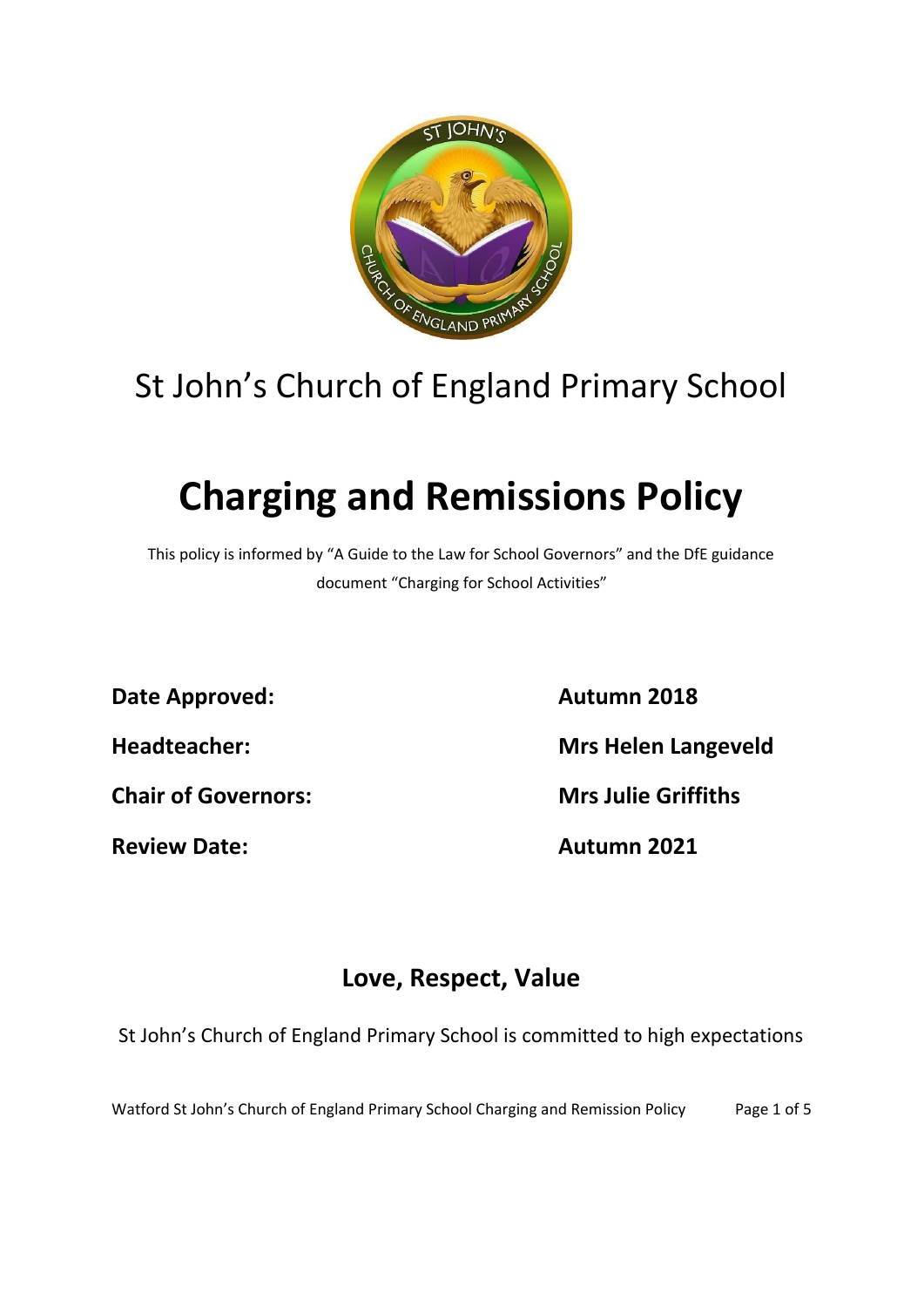#### for all and to embracing equality.

#### Purpose:

St John's Church of England Primary School believes that all children should have equal opportunities to benefit from all aspects of school life, regardless of their parent or carers ability to pay.

This policy is informed by "A Guide to the Law for School Governors" and the DfE guidance document "Charging for School Activities" and complements the school's Equality policy and Off-site and Residential Policy

The Headteacher and Governors will consider sympathetically cases of genuine need seeking help with these charges and will remit those they feel are necessary from the school's budget.

#### Aims:

The aim of this policy is to set out when charges will be made for activities, when there is no charge, when charges will be remitted (the charges will not be applied) and the circumstances under which voluntary contributions will be requested.

#### **Activities for which there is no charge**

The Headteacher, staff and governors will ensure that no charges are made for:

- Education provided during school hours (including the supply of any materials, books, instruments or other equipment).
- Education provided outside school hours if it is part of the National Curriculum, or part of a syllabus for a prescribed public examination that the pupil is being prepared for at the school, or part of religious education;
- Education provided on any trip that takes place during school hours
- Education provided on any visit that takes place outside of school hours if it is part of the National Curriculum or part of religious examination
- The cost of supply teachers to cover those teachers who are absent from school accompanying children on a residential trip
- Music tuition (playing an instrument or singing) if the tuition is required as part of the national curriculum
- Transport provided in connection with an educational visit

Watford St John's Church of England Primary School Charging and Remission Policy Page 2 of 5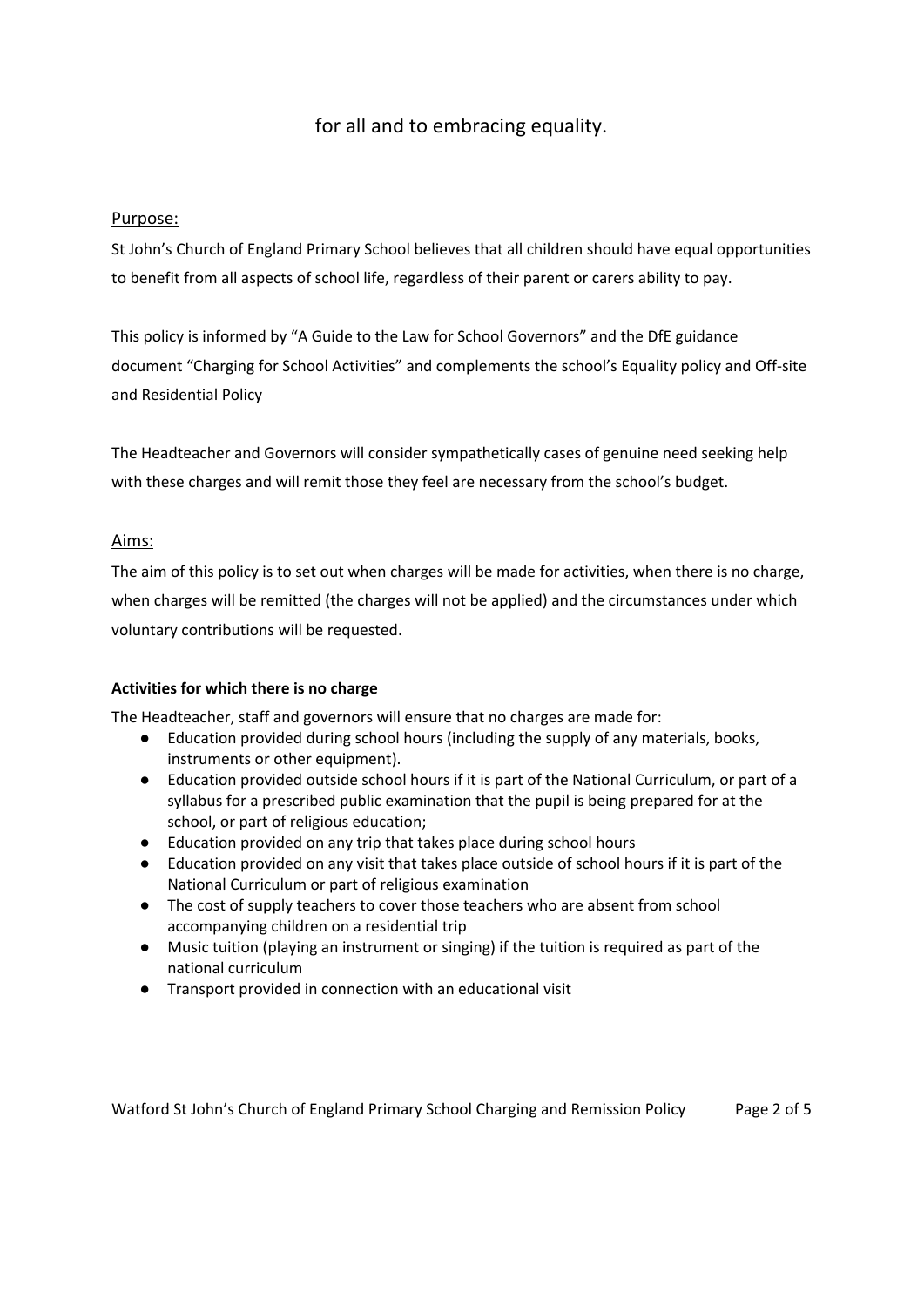#### **Voluntary Contributions**

The Governing Body recognises the valuable contribution that a wide range of additional activities such as clubs, trips, residential activities and music lessons can make towards pupils personal and social education.

When organising school trips or visits which enrich the curriculum and educational experience of the children, the school invites parents to contribute to the cost of the trip. All contributions are voluntary, and if a parent wishes their child to take part in a school trip or event, but is unable or unwilling to make a voluntary contribution, the child will be able to participate fully in the trip or event. However, if we do not receive sufficient voluntary contributions, we may have to cancel the trip.

In relation to educational visits, the level of suggested voluntary contribution will be based upon the cost of the admissions to the venue and the cost of transportation, divided by the number of children participating. A not-for-profit system will be used and the cost of the staffing will be paid by the school.

#### **Activities for which charges may be made**

- Any materials, books, instruments or equipment where the child's parent/carer wishes him/her to own them.
- Music or vocal tuition where this is provided at the parent/carer's request.
- Optional Extras
	- o Education provided outside of school time that is not part of the National Curriculum, part of a syllabus for a prescribed public examination that the pupil is being prepared for at the school or part of religious education
	- o Examination entry fee(s)if the registered pupil has not been prepared for the examination(s) in school
	- o Transport (other than transport that is required to take the pupil to school or to other premises where the local authority/governing body have arranged for the pupil to be provided with education);
	- o Food and accommodation for a pupil on a residential visit (although children whose parent are in receipt of certain benefits may not be charged for these costs).
	- o Extended services i.e. Breakfast Club and After-School Club

When calculating the costs the school will take into account any materials, books, instruments or equipment provided, the cost of buildings and accommodation (i.e. heating, electricity, room hire, cleaning), charges arising from the collection of payments and staffing costs.

Charges shall not exceed the actual predicted cost (per pupil) of provision as the school does not aim to profit from any activity.

Participation in any optional extra activity will be on the basis of parental choice and a willingness to meet the charges, therefore parental agreement will be required in advance.

#### **Remissions – Families qualifying for help with charges**

There will be no charge for food and accommodation for children on residential trips if their parents can show that they are in receipt of the following benefits:

Watford St John's Church of England Primary School Charging and Remission Policy Page 3 of 5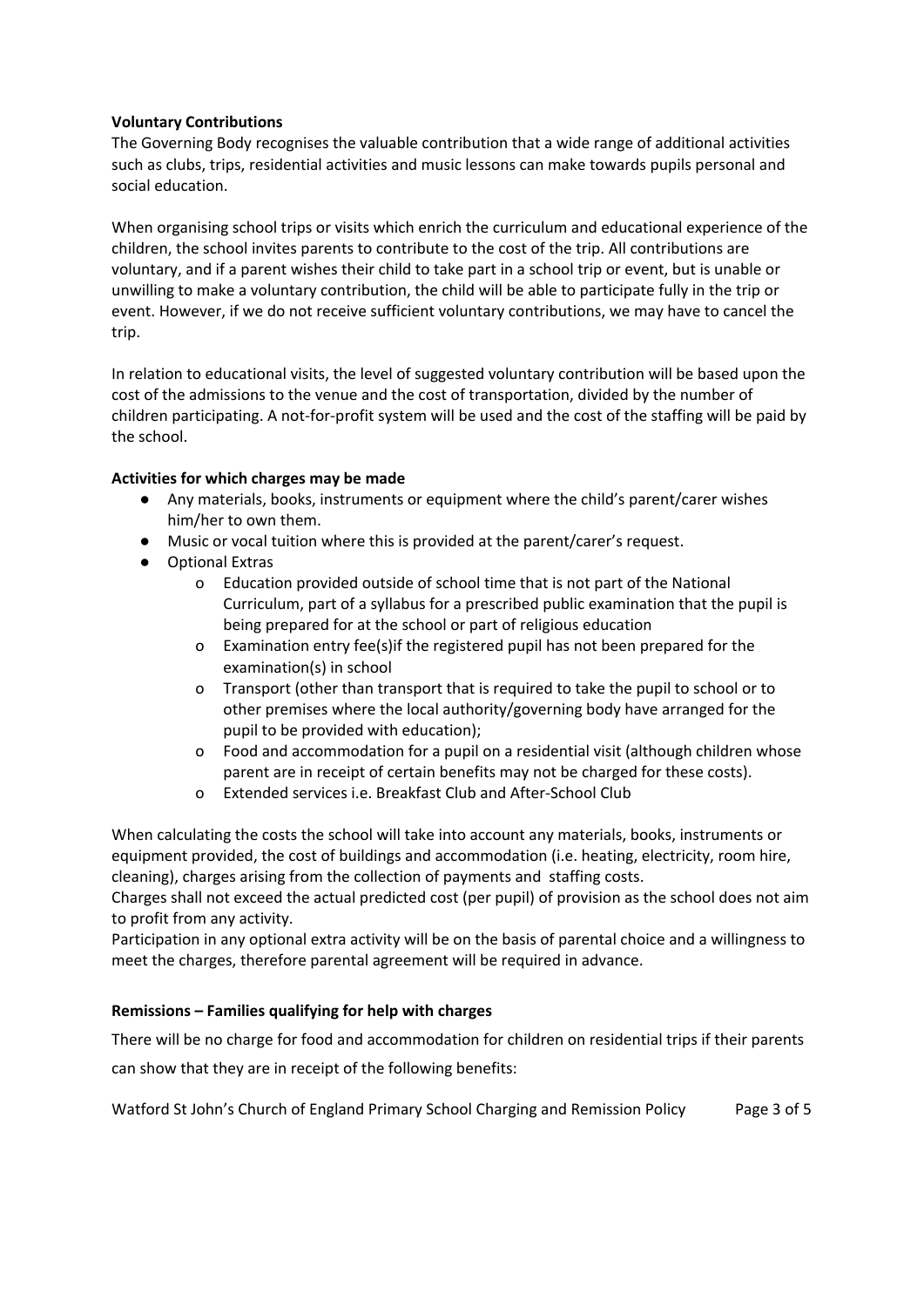- $\bullet$  Universal Credit in prescribed circumstances;
- Income Support (IS);
- Income Based Jobseekers Allowance (IBJSA);
- support under part VI of the Immigration and Asylum Act 1999;
- Child Tax Credit, provided that Working Tax Credit is not also received and the family's income (as assessed by Her Majesty's Revenue and Customs) does not exceed £16,190 (financial year 2013/14);
- the guarantee element of State Pension Credit;
- an income related employment and support allowance that was introduced on 27 October 2008.

For other activities where charges apply, the Governing Body encourages families in receipt of pupil premium or families experiencing financial hardship to approach the Headteacher in confidence for financial support. This can take the form of a reduced cost for trips, a deferred payment, payment in instalments or just general financial advice.

#### **Lettings**

The school will make its facilities to outside users and will charge for the cost of providing the facilities allowing for site management, energy and cleaning costs. The scale of charges is determined annually by the finance committee and forms part of a separate lettings policy, which should be read for further information.

#### **School Resources**

School resources are issued free of charge. However, we do ask families to cover the cost of replacements due to loss or damage to the estimated value of the item. In cases of wilful or malicious damage to equipment or loss of school equipment, the Headteacher may decide to make a charge. Each incident will be dealt with on its own merit and at the Headteacher's discretion.

#### **Refunds**

- Where a planned trip does not take place, full refunds will be given.
- A refund will not normally be given if a child is absent for a trip through illness. However, if a child missed a residential trip due to accident or illness, costs may be recovered through the insurance policy.
- If, for any unforeseen reason, parents have been overcharged, refunds may be required

The government plans to prescribe the circumstances when Universal Credit is fully rolled out. Watford St John's Church of England Primary School Charging and Remission Policy Page 4 of 5